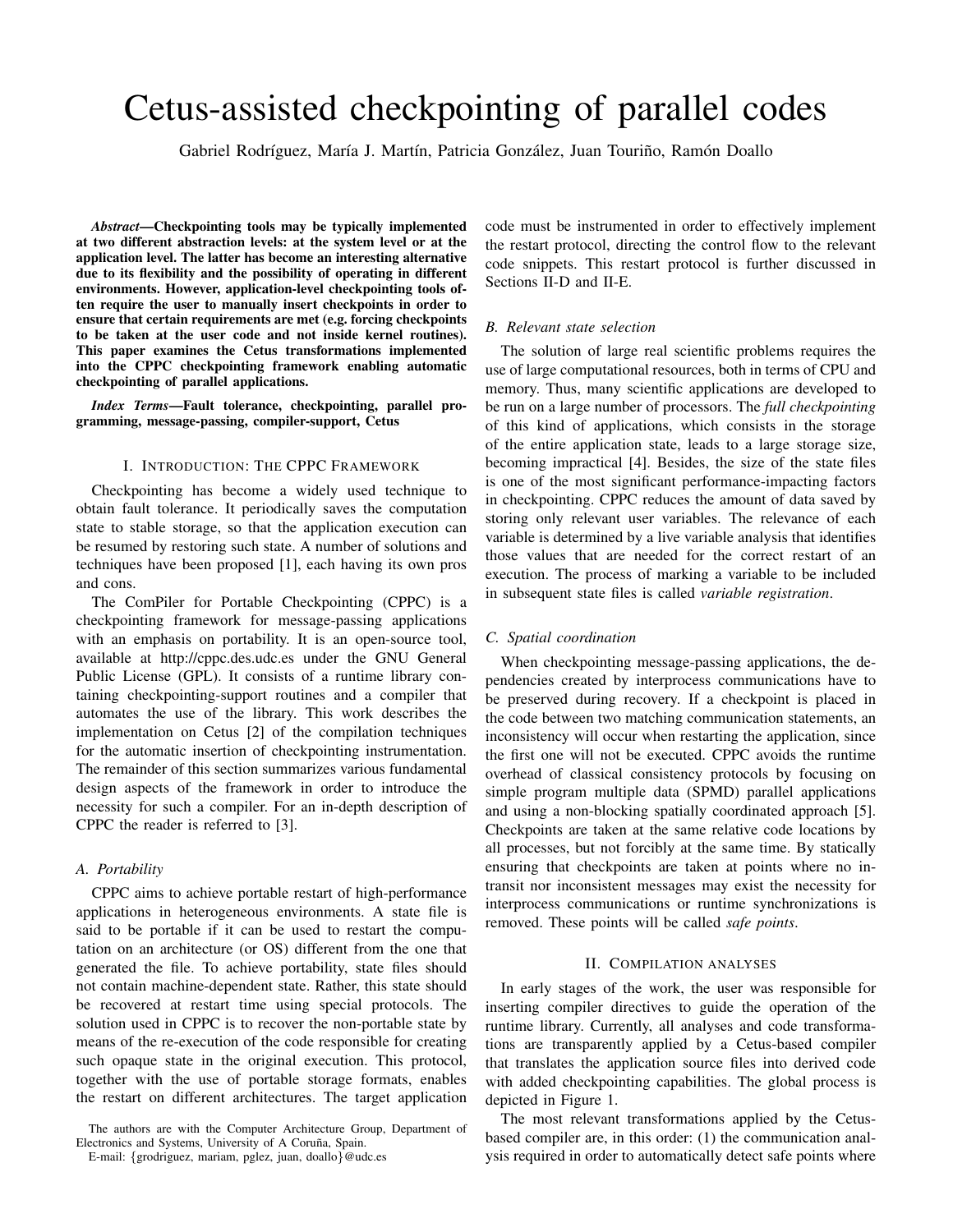

Fig. 1. CPPC framework design

to insert checkpoints, (2) a computational load estimation that selects code loops for checkpoint insertion, (3) the detection of the variables that are live at selected checkpoint locations, and are therefore necessary during application restart, and (4) the code instrumentation to coordinate all parts of the checkpointing runtime system.

The source distribution of CPPC includes a function catalog that contains information about different families of functions, such as functions in the MPI interface or POSIX functions available in most \*NIX distributions. This information will be necessary in order to inform the compiler about the particular behavior of certain key functions in parallel applications, such as which functions are related to interprocess communication (see Section II-A); which ones generate non-portable state that must be recovered through code re-execution (as shown in Section II-D); and whether a function parameter is of input, output or input-output type (this information will be used for optimizing the amount of state to be saved during checkpoints, as further detailed in Section II-C).

The following subsections describe the fundamental transformations performed by the compiler, as well as Cetus extensions required for supporting Fortran 77 codes.

# *A. Communications analysis*

In order to automatically find safe points in the code, communication statements must be analyzed to match sends with their corresponding receives. The proposed approach is similar to a static simulation of the program execution, and focuses on MPI codes, although it would be easily adaptable to other message-passing libraries. Two communications are considered to match if the following conditions hold:

- 1) Their sets of sources/destinations are the same: if process  $p_i$  executes the send statement using process  $p_i$  as destination, then  $p_i$  executes the receive statement using  $p_i$  as source.
- 2) Their tags are the same or the receive uses the wildcard MPI\_ANY\_TAG.

Constant folding and propagation are carried out in order to statically compare communications statements. Since this operation is very computationally expensive, it is restricted to the set of variables and statements that are relevant to communications.

Some communication-relevant variables are multivalued, that is, they have potentially different values for different MPI processes. As such, the number of processes involved in the execution of the code must be known statically to achieve more accurate results. The constant folding and propagation may be performed together with the communications matching in the same compiler pass. This pass starts at the callgraph root, and analyzes code in execution order. It maintains a buffer to store found communications. Each time a new communication statement  $s_c$  is discovered, it is first matched against existing ones in the buffer. If a match is not found,  $s_c$  is added to the buffer and the analysis continues. If a match  $s_m$  is found, both  $s_c$  and  $s_m$  are considered linked and removed from the buffer, except when matching a pair of non-blocking sends/receives. In this case, they remain in the buffer in an "unwaited" status until a matching wait is found. A statement in the application code will be considered a safe point if, and only if, the buffer is completely empty when the analysis reaches that statement.

When a procedure call is found, the ongoing analysis is stopped and the compiler begins an on-demand analysis of the callee, using the same communication buffer. However, the compiler also caches separately the communications issued inside the callee. If the procedure does not modify any communication-relevant variable, then this cache may be used when a new call to the procedure is found without reanalyzing the procedure code, but only symbolically analyzing the cached communications with the current set of known constant values. Figure 2 presents a pseudo-code of this analysis.

When dealing with applications featuring ambiguous communications the proposed solution might be unable to find suitable safe points. However, such situations are uncommon, as shown in the experimental assessment of the tool [6].

## *B. Checkpoint insertion*

In order to guarantee execution progress in the presence of failures, checkpoints need to be inserted at places in the code that perform the core of the computation, and thus take the longest time to execute. However, it is not possible to accurately predict the execution time of a section of code without precise knowledge of the hardware executing it. To overcome this issue heuristic cost analyses are employed, using computational metrics to discover critical sections of code. The cost estimation is performed interprocedurally and traversing the Cetus IR. First, an estimated cost value is assigned to leaf nodes (simple statements). Then, the IR is traversed upwards, estimating the cost for executing a parent node by looking at the estimated costs of its children nodes (i.e. a compound statement –further explained in Section II-C– adds together the costs for all its children, a conditional statement calculates the average cost of all conditional branches). The compiler then selects the most relevant loop nests in the application using a dynamic thresholding method. Loop nests above the selected cost threshold are checkpointed, while those below it are deemed not relevant enough to justify checkpoint insertion. The decision to dynamically select the threshold, as opposed to defining it as a hard-coded constant, responds to a desire to take into account how the total computational load of the application is divided into its loop nests before selecting checkpoint locations.

Once the loops in which checkpoints are to be inserted are identified, the results of the communications analysis are used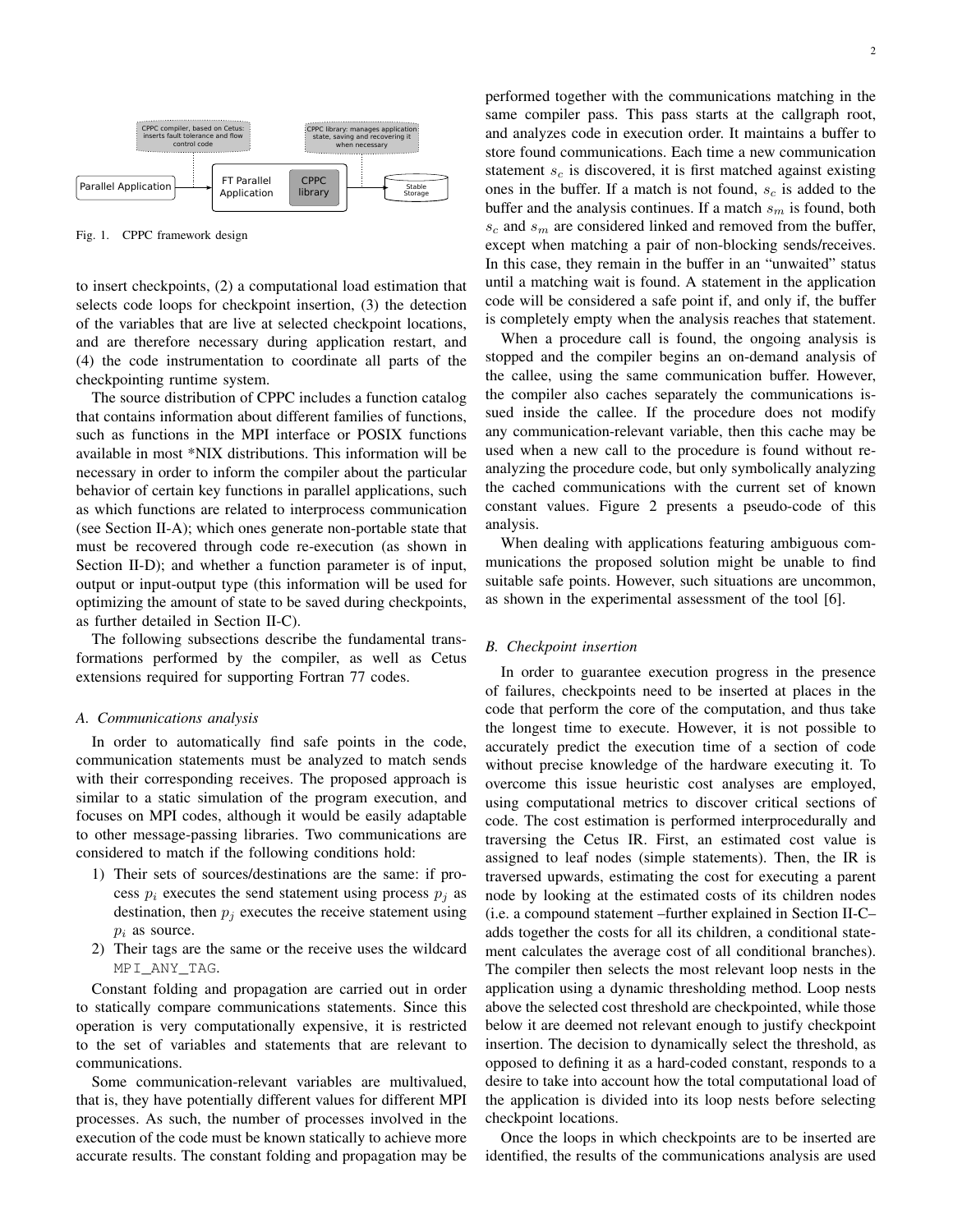```
generated: set of generated variables
consumed: set of consumed variables
foreach statement s in \{c_i \dots s_{end}\} do
 cosumed \leftarrow consumed \cup (s. consumed - generated)generated ← generated ∪ s.generated
done
LV_{in}(c_i) = consumed
```
Fig. 3. Pseudo-code of the live variable analysis

to insert a checkpoint at the first available safe point in each selected loop nest.

This technique can also be used to detect adequate checkpoint locations when using other application-level checkpointing approaches (e.g. uncoordinated, distributed snapshots, etc.).

# *C. Registration of restart-relevant variables*

As described in Section I-B, the compiler identifies the variables that will be relevant upon restart and marks them for storage in subsequent checkpoints. It is easy to see that, for a checkpoint statement  $c_i$ , these variables can be identified by calculating the set  $LV_{in}(c_i)$  of variables that are live at  $c_i$ . This is a complementary approach to memory exclusion techniques used in sequential checkpointers to reduce the amount of memory stored, such as the one proposed in [7].

The traditional liveness analysis works at the basic block level, starting at the last basic block in the application and proceeding up in the control flow graph. In Cetus, the code is not organized in basic blocks, but rather in *compound statements*. Given that a compound statement may contain different control flow paths it is inadvisable to use them as the basic piece of information when calculating live variables in Cetus. CPPC annotates each statement s with its corresponding  $USE(s)$  and  $DEF(s)$ , the sets of variables used and defined by s, respectively. When it needs to obtain the set of live variables at a statement  $s$  it will traverse all statements from s up to  $s_{end}$ , the last statement in its containing procedure. The pseudo-code for the live variable calculation is shown in Figure 3.

Before each checkpoint  $c_i$ , the compiler inserts registers for the variables in  $LV_{in}(c_i)$ . Also, before each  $c_i$ , the compiler unregisters variables in the set  $LV_{in}(c_{i-1})-LV_{in}(c_i)$ , that is, the set of variables that are no longer relevant.

Note that a checkpoint  $c_i$  may be contained inside any given procedure  $f$ . However, the liveness analysis only takes into account the code from  $c_i$  to the last statement in f,  $s_{end}$ . In order to correctly detect live variables in this situation the compiler first needs to analyze the callgraph and identify the set  $G = \{g_1, \ldots, g_n\}$  of procedures containing calls to f. It then proceeds to treat each call  $s_f$  in G exactly in the same way as a checkpoint  $c_i$ , inserting registers for the variables in  $LV_{in}(s_f)$ . In this way, the set of locally live variables in each procedure is recovered inside the procedure itself. Further details about state recovery during application restart are given in Section II-E.

with known values **procedure** communications\_analysis detect communication relevant variables  $buffer \leftarrow \emptyset$ known\_constants  $\leftarrow$  Ø **call** analyze\_procedure( main\_procedure ) **end procedure** communications\_analysis  $buffer\_cached_p$ : cached results for procedure p **procedure** analyze\_procedure( p)  $/*$  try to use previously cached results  $*/$ if  $buffer\_cached_p \neq null$  AND  $p$  does not modify comm. relevant vars. then /\* this operation merges communications issued by  $p$  into  $buffer$  \*/ merge  $buffer\_cached_p$  into  $buffer$ return fi  $/*$  if not possible, analyze procedure  $*/$  $buffer\_cached_p \leftarrow \emptyset$ foreach statement  $s$  in  $p$  do if  $buffer$  is empty then mark s as a safe point fi if  $s$  is a communication statement then  $buffer\_cached_p \leftarrow buffer\_cached_p \cup \{s\}$ **call** analyze communication( s ) elseif s modifies comm. relevant vars. then perform symbolic analysis of  $s$  and update known\_constants elseif  $s$  is a call to a procedure  $p'$  then call  $analyze\_procedure$  ( $p'$ ) fi done **end procedure** analyze\_procedure( p ) **procedure** analyze\_communication( $c_1$ )  $c_2 \leftarrow$  match for  $c_1$  in buffer if  $c_2$  = null then add  $c_1$  to  $buffer$  as unmatched elseif  $c_1$  is a wait statement remove  $c_2$  from  $buffer$ else /\*  $c_1$  is a send or a recv \*/ remove  $c_2$  from  $buffer$ foreach c in  $\{c_1, c_2\}$  do if  $c$  is a non-blocking communication then add  $c$  to  $buffer$  as unwaited fi done fi end procedure analyze\_communication( $c_1$ )

buffer: communications buffer

known\_constants: set of code variables

Fig. 2. Pseudo-code of the communication analysis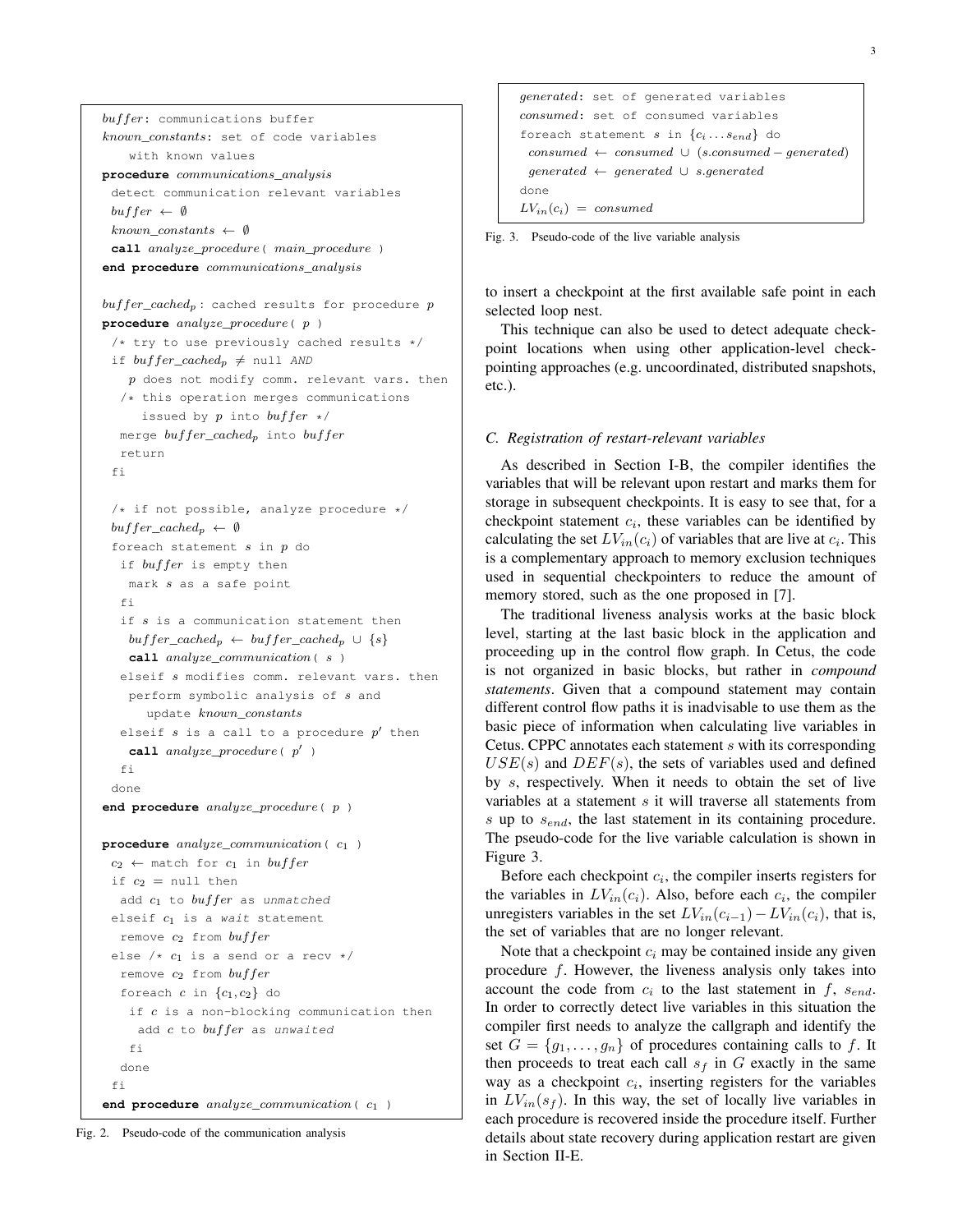| CPPC JUMP LABEL                        |
|----------------------------------------|
| REGISTER 'COLOR' PARAMETER             |
| REGISTER 'KEY' PARAMETER               |
| <b>COMMIT REGISTERS</b>                |
| $MPI_{comm\_split} (comm, color, key,$ |
| $comm$ $out$ $);$                      |
| CONDITIONAL JUMP TO NEXT RRB           |

Fig. 4. Pseudo-code of a non-portable procedure call transformation

The live variable analysis must be performed interprocedurally. Upon finding a call to a procedure  $h$ , the compiler performs an on-demand analysis of the code of  $h$ . The dataflow effects on procedure parameters and global variables are then cached to be used in subsequent calls to  $h$ . When dealing with calls to precompiled procedures located in external libraries, the conservative behavior is to assume all parameters to be of input type. This forces all variables passed as procedure parameters to be generated before the call, either as part of the execution of the code or by means of a variable registration. To avoid this default behavior dataflow information may be included in the function catalog.

The compiler does not currently perform optimal bounds checks for pointer and array variables. This means that some arrays and pointers are registered in a conservative way: they are entirely stored if they are used at any point in the reexecuted code.

## *D. Identification of non-portable functions*

As stated in Section I-A, CPPC recovers non-portable parts of the application state through the re-execution of the code creating such opaque state, such as MPI communicators. Since the compiler will not have access to the code of external library functions, the only way in which information of non-portable calls may be provided is through the use of the function catalog. The catalog includes, among others, information about which function calls must be re-executed when restarting the application. Upon discovery of a non-portable call, the CPPC compiler performs the transformation depicted in Figure 4. It inserts a parameter registration for each input or input-output parameter passed to the call. The control flow information is also available through the function catalog. The basic functional difference between a regular variable registration and a parameter registration is that, in the former, the variable address is saved and its contents stored when the control flow reaches a checkpoint. The parameter value, however, is stored in volatile memory when the COMMIT REGISTERS operation is invoked, and included in all subsequent checkpoint files. Upon restart, the call will be re-executed using the same parameter values as in the original execution. The compiler also adds flow control code to ensure that the program executes the non-portable block and is directed to the next restartrelevant block (RRB, see Section II-E) after executing it.

When the control flow reaches the non-portable block shown in the figure, values for color and key will be recovered through the parameter registrations inserted. The comm variable will be either a basic MPI communicator or

will have been previously recovered through a re-execution of non-portable code. Note that the specific MPI implementation used in the application re-execution could be different from the one used in the original run, but the outcome communicator will be semantically correct in the new execution environment.

## *E. Putting it all together: restarting an execution*

As previously mentioned, the code inserted by the CPPC compiler does not only create checkpoints during a regular execution, but is also in charge of consistently recovering the application state should a failure occur. Every CPPC application is divided into blocks of code that are relevant during application restart and blocks which are not. State recovery is accomplished through the sequential execution of restart-relevant blocks (RRBs), starting at the application entry point and up to the checkpoint location where the state file used for restarting the execution was created during the original run. Execution of blocks of code that are not restartrelevant is skipped. Figure 5 shows the typical structure of a CPPC application. Without loss of generality, the figure assumes that there is a single checkpoint in the application, inserted into function f\_n.

The fundamental restart-relevant constructs are non-portable calls, variable registrations, and checkpoints. The CPPC compiler divides the application into structures formed by a block of non-relevant code, a jump target, a block of restart-relevant code, and a "conditional jump" to the next jump target, which will be placed right before the following RRB. A conditional jump is also inserted at the beginning of each instrumented function to correctly direct the execution flow when that function is reached. Conditional jumps are only taken during an application restart. In this way, after a failure, CPPC is able to re-execute only relevant parts of the code, skipping the nonrelevant bits. The pieces of application code that are executed during a restart are marked in gray in the figure.

The skeleton shown in Figure 5 illustrates the concepts here described. It consists of  $n+1$  nested functions such that main calls  $f_1$ , and each  $f_i$  performs a call to  $f_i(i+1)$  in turn. A checkpoint is placed inside  $f_n$ . Upon restart, the conditional jump at the beginning of main would execute the RRBs up to the call to  $f_1$ , which would be performed as in a regular execution, portably recovering a part of the original application stack. Previous to the call, values of live variables in scope will be recovered through variable registration calls. In the figure dashed lines are drawn between each block of registers and the section of the code which is analyzed to determine the variables to be registered. Variable registrations and the stack areas they affect are marked with a striped background. Once inside  $f_1$ , the initial conditional jump would direct the execution towards its first RRB. Execution would eventually arrive at the call to  $f_2$ . The process repeats until, in the end, control reaches the checkpoint in  $f_n$ . At this point, CPPC detects that the execution is at the location where the original state file was created. The stack structure has been recovered, as well as all live variables. CPPC deactivates the conditional jumps, and thus execution resumes normally.

Note that this scheme is generalizable to any number of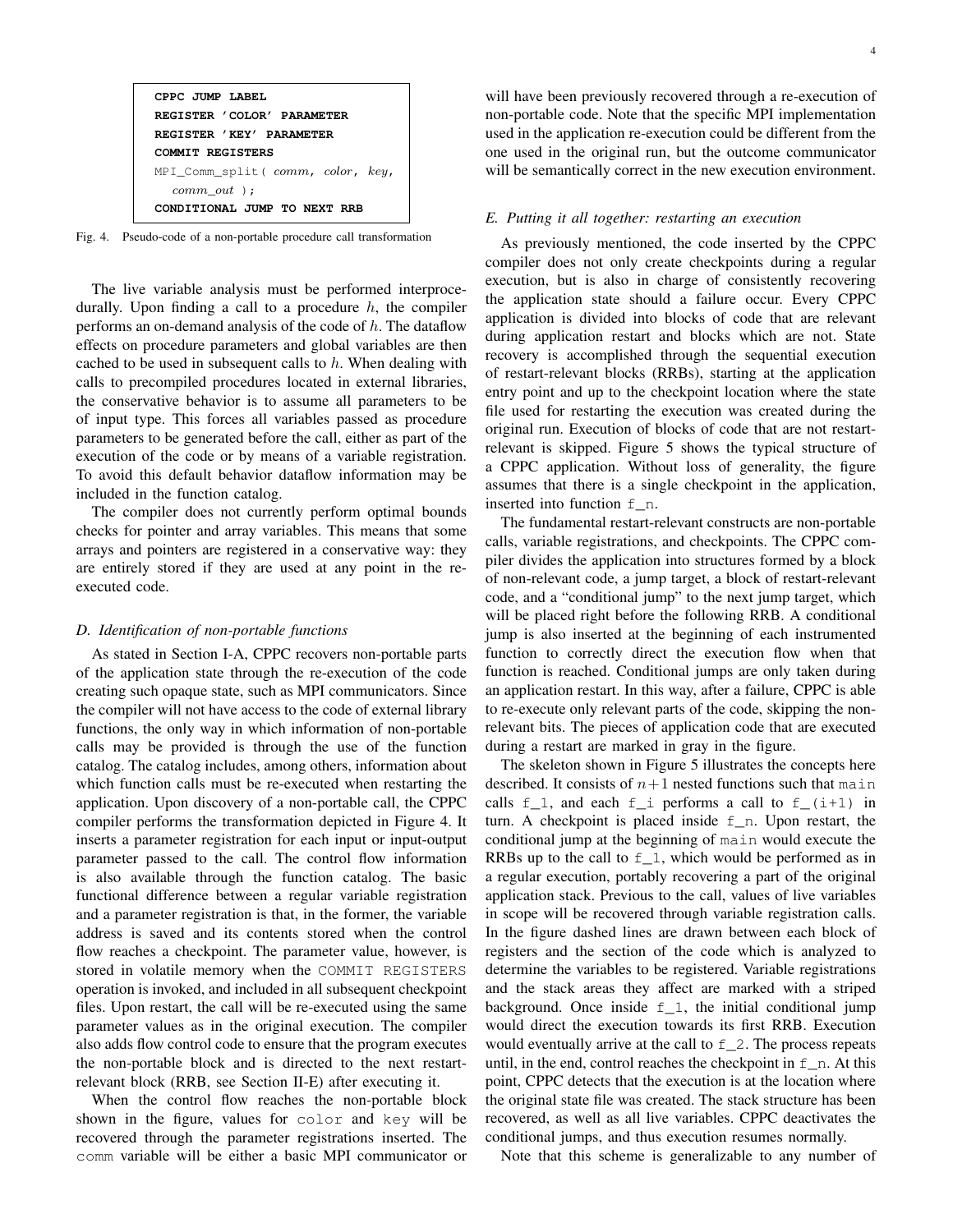



Fig. 5. Basic structure of CPPC-instrumented code

checkpoints arbitrarily spread among any number of (potentially nested) functions.

# *F. Dealing with Fortran 77 codes*

Besides C codes, the CPPC framework also targets scientific codes written in Fortran 77 (F77), not natively supported by the Cetus infrastructure. This section describes the required Cetus extensions for supporting F77 applications. The first step was to write an F77 Antlr grammar in order to create the Cetus IR for these applications. The basic idea behind this extension was to reuse as much as possible the original Cetus IR, which enables the reuse of the C transformation codes. After transformations are performed to the IR, a back-end is in charge of rewriting the IR back to F77 code.

Cetus IR, however, is not 100% Fortran-compatible. Some F77 constructs can be directly mapped to existing IR classes, while others require new ones to be added. In particular, the following F77 constructs are represented using IR extensions:

- Descendants of cetus.hir.Declaration: COMMON blocks; DATA, DIMENSION, EXTERNAL, INTRINSIC, PARAMETER, and SAVE declarations.
- Descendants of cetus.hir.Literal: DOUBLE literals.
- Descendants of cetus.hir.Specifier: COMPLEX, DOUBLE COMPLEX, ARRAY (lbound, ubound), and CHARACTER\*N (string) specifiers.
- Descendants of cetus.hir.Statement: Computed GOTOs, FORMAT statements, Fortran-style DO loops, and Implied DO loops.
- Descendants of cetus.hir.Expression: Expressions appearing in FORMAT statements, substring expressions, IO function calls.
- Extensions to cetus.hir.UnaryOperator: LABEL ADDRESS operator  $(\&\&).$
- Extensions to cetus.hir.BinaryOperator: F\_POWER  $(**)$ , and F\_CONCAT  $//$  operators.

In order to reuse transformation code as much as possible, all analyses are written using a template method design pattern. The transformation steps that differ depending on the source code are implemented in subclasses.

# III. CONCLUDING REMARKS

Cetus was used for implementing the CPPC compiler as a natural successor to SUIF [8]. The closed source nature of the SUIF front-end made it a poor choice for a research project such as CPPC, and a decision was made to port the already existing infrastructure to a more transparent framework. Cetus is an attractive choice which sports the following competitive advantages:

- It is implemented in Java. This provides almost limitless portability of the developments made.
- Its front-end is based on an open parser, Antlr. This enhances the creation of new front-ends by following the same design principles used in the original C parser.
- The code is completely open. This allows to perform the necessary transformations on top of each release distribution. For instance, in order to implement a Fortran back-end it is necessary to rewrite some parts of the standard Cetus printing system.
- Cetus uses a high-level representation, which closely resembles the original code. This allows for the implemented analyses to access information which is lost on lower-level IRs, such as the original array/pointer representations.